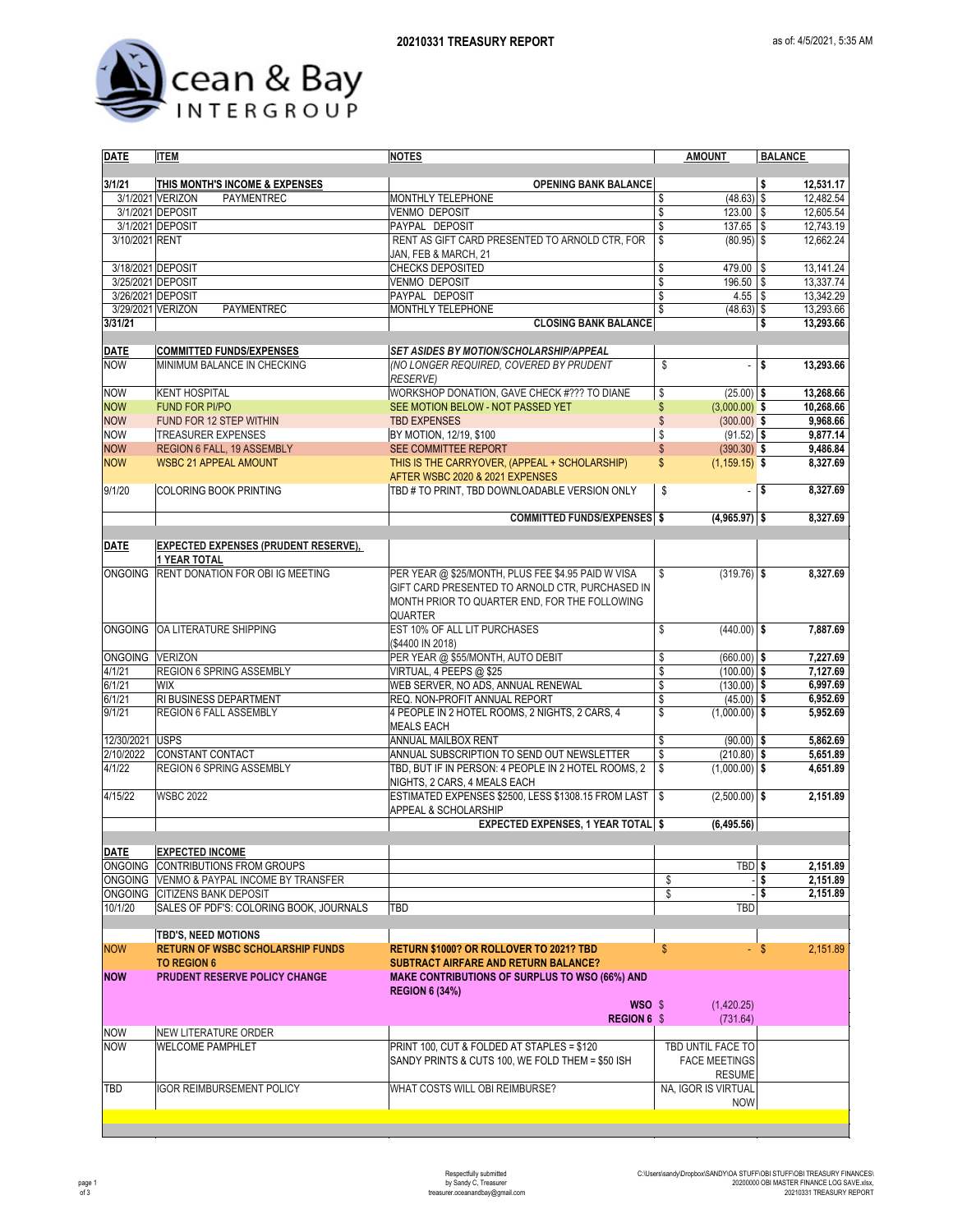

| MTG#  | DAY        | <b>TIME</b>                      | <b>City</b>                | <b>Group Name</b>                                                                    | jan        |        | feb                          | mar |        |    | 2021 total |
|-------|------------|----------------------------------|----------------------------|--------------------------------------------------------------------------------------|------------|--------|------------------------------|-----|--------|----|------------|
|       |            |                                  |                            |                                                                                      |            |        | (see March)                  |     |        |    |            |
|       |            |                                  |                            |                                                                                      |            |        |                              |     |        |    |            |
|       |            |                                  |                            |                                                                                      |            |        |                              |     |        |    |            |
|       |            |                                  |                            |                                                                                      |            |        |                              |     |        |    |            |
|       |            |                                  |                            |                                                                                      |            |        |                              |     |        |    |            |
|       |            |                                  |                            |                                                                                      |            |        |                              |     |        |    |            |
| 56941 | <b>THU</b> | 6:00-7:00pm                      | <b>Bristol, RI</b>         | <b>Thursday Night Hope</b>                                                           |            |        |                              |     |        | \$ |            |
| 56843 | <b>MON</b> | 4:00-5:00pm                      | <b>Charlestown, RI</b>     |                                                                                      |            |        |                              |     |        | \$ |            |
| 46600 | FRI        | 7:30-8:30pm                      | <b>Cranston, RI</b>        | <b>Courage to Change</b>                                                             |            |        |                              | \$  | 80.00  | \$ | 80.00      |
| 49802 | <b>MON</b> | 7:00-8:00pm                      | <b>Cranston, RI</b>        | <b>Dignity Seekers</b>                                                               |            |        |                              |     |        | \$ |            |
| 51785 | <b>THU</b> | 7:00-8:00pm                      | <b>Cranston, RI</b>        | <b>Growth from Within</b>                                                            |            |        |                              |     |        | \$ |            |
| 31493 | <b>SAT</b> | 10:00-11:00am                    | E. Greenwich RI            | 12 Steps Within                                                                      |            |        |                              |     |        | \$ |            |
| 56135 | <b>TUE</b> | 6:30-7:45 pm                     | <b>East Providence, RI</b> | <b>BBSS</b>                                                                          |            |        |                              |     |        | \$ |            |
| 05170 | <b>SAT</b> | 10:00-11:00am                    | <b>Fall River MA</b>       | <b>Saturday Salvation</b>                                                            |            |        |                              | \$  | 209.00 | \$ | 209.00     |
| 41086 | <b>SAT</b> | 9:00-10:30am                     | <b>Greenville RI</b>       | <b>Big Book Step Study</b>                                                           |            |        |                              |     |        | \$ |            |
| 54443 | <b>MON</b> | 10:00-11:00am                    | Johnston, RI               | Let's Be Honest                                                                      |            |        |                              |     |        | \$ |            |
| 51722 | <b>WED</b> | 6:30-7:30pm                      | <b>Kingston RI</b>         | <b>Steps to Serenity</b>                                                             |            |        |                              |     |        | \$ |            |
| 53588 | <b>THU</b> | 10:00-11:00am                    | <b>Lincoln RI</b>          | <b>New Beginning</b>                                                                 | \$         | 55.00  |                              |     |        | \$ | 55.00      |
| 12871 | <b>TUE</b> | 7:30-8:30pm                      | <b>Mansfield, MA</b>       | <b>Moving Forward</b>                                                                |            |        |                              | \$  | 44.00  | \$ | 44.00      |
| 38721 | <b>SAT</b> | 9:30-10:30am                     | <b>Middletown RI</b>       | A Room With A View                                                                   |            |        |                              |     |        | \$ |            |
| 00415 | <b>WED</b> | 7:00-8:00pm                      | <b>Middletown RI</b>       | Stop & Step                                                                          |            |        |                              |     |        | \$ |            |
| 41086 | <b>SAT</b> | 8:30-9:30am                      | <b>Plainville, MA</b>      | One Purpose Only                                                                     |            |        |                              |     |        | \$ |            |
| 49305 | <b>SUN</b> | 6:00-7:00pm                      | Portsmouth, RI             | The Art of Abstinence                                                                |            |        |                              |     |        | \$ |            |
| 00908 | <b>TUE</b> | 9:30-10:30am                     | Portsmouth, RI             | Just for Today                                                                       |            |        |                              |     |        | \$ |            |
| 54109 | FRI        | 9:30-10:30am                     | Portsmouth, RI             | Design for Living                                                                    |            |        |                              |     |        | \$ |            |
| 56446 | <b>MON</b> | 6:30-7:30pm                      | <b>Providence RI</b>       | The Recovery Team                                                                    |            |        |                              |     |        | \$ |            |
| 46174 | <b>WED</b> | 7:30-8:30pm                      | <b>Providence RI</b>       | 100 Pounder (MIRIAM)                                                                 | \$         | 20.00  |                              |     |        | \$ | 20.00      |
| 49564 | <b>THU</b> | 7:30-8:30pm                      | <b>Riverside, RI</b>       | <b>Riverside Meeting</b>                                                             |            |        |                              |     |        | \$ |            |
| 01425 | <b>SUN</b> | 5:30-7:00pm                      | <b>Rumford, RI</b>         | Friendship                                                                           |            |        |                              | \$  | 100.00 | \$ | 100.00     |
| 51375 | <b>TUE</b> | 7:00-8:00pm                      | <b>Warwick, RI</b>         | Surrender to Win (KENT)                                                              |            |        |                              |     |        | \$ |            |
|       |            |                                  |                            |                                                                                      |            |        |                              |     |        | \$ |            |
|       |            | <b>PERSONAL CONTRIBUTIONS</b>    |                            |                                                                                      | \$         | 210.60 |                              | \$  | 412.00 | \$ | 622.60     |
|       |            | <b>OBI MEETING 7TH TRADITION</b> |                            |                                                                                      |            |        |                              | \$  | 10.00  | \$ | 10.00      |
|       |            | <b>ADJUSTMENT TO BALANCE</b>     |                            |                                                                                      |            |        |                              |     |        | \$ |            |
|       |            | <b>FUNDRAISERS</b>               |                            |                                                                                      |            |        |                              |     |        | \$ |            |
|       |            | <b>WORKSHOPS</b>                 |                            |                                                                                      |            |        |                              |     |        | \$ |            |
|       |            | <b>PAYPAL FEES</b>               |                            |                                                                                      | \$         | (3.89) |                              | \$  | (5.80) | \$ | (9.69)     |
|       |            |                                  |                            |                                                                                      |            |        |                              |     |        | S  |            |
|       |            |                                  |                            | OTHER DEPOSITS/REIMBURSEMENTS/SCHOLARSHIPS (PREFERRED METHOD: MAKE SEPARATE DEPOSIT) |            |        |                              |     |        | \$ |            |
|       |            |                                  |                            | <b>CONTRIBUTIONS</b>                                                                 | \$         | 281.71 | $\sqrt{3}$<br>۰              | \$  | 849.20 |    | \$1,130.91 |
|       |            |                                  |                            | <b>APPEAL FOR WSBC EXPENSES</b>                                                      | \$         |        | $\sqrt{2}$                   | S   |        | \$ |            |
|       |            |                                  |                            | <b>LITERATURE SOLD</b>                                                               | \$         | ٠      | \$<br>٠                      | \$  | 91.50  | \$ | 91.50      |
|       |            |                                  |                            |                                                                                      |            |        |                              |     |        |    |            |
|       |            |                                  |                            | <b>SCHOLARSHIPS, REIMBURSEMENTS</b>                                                  | $\sqrt{2}$ | ٠      | $\mathsf{\$}$<br>٠           | \$  | ٠      | \$ |            |
|       |            |                                  |                            | <b>TOTAL</b>                                                                         | \$         | 281.71 | \$<br>۰                      | \$  | 940.70 |    | \$1,222.41 |
|       |            |                                  |                            |                                                                                      |            |        |                              |     |        |    |            |
|       |            |                                  |                            | DEPOSIT TOTAL FROM BANK                                                              | \$         | ٠      | \$<br>٠                      | S   | 479.00 |    | <b>NA</b>  |
|       |            |                                  |                            | <b>STATEMENT</b>                                                                     |            |        |                              |     |        |    |            |
|       |            |                                  |                            | <b>VENMO TRANSFER TOTAL</b>                                                          | \$         | 182.60 | \$<br>٠                      | -S  | 319.50 |    | <b>NA</b>  |
|       |            |                                  |                            | PAYPAL TRANSFER TOTAL                                                                | \$         | 99.11  | $\sqrt[6]{\frac{1}{2}}$<br>٠ | S   | 142.20 |    | <b>NA</b>  |
|       |            |                                  |                            | <b>DIFFERENCE</b>                                                                    | \$         |        | \$<br>٠                      | S   |        |    | <b>NA</b>  |